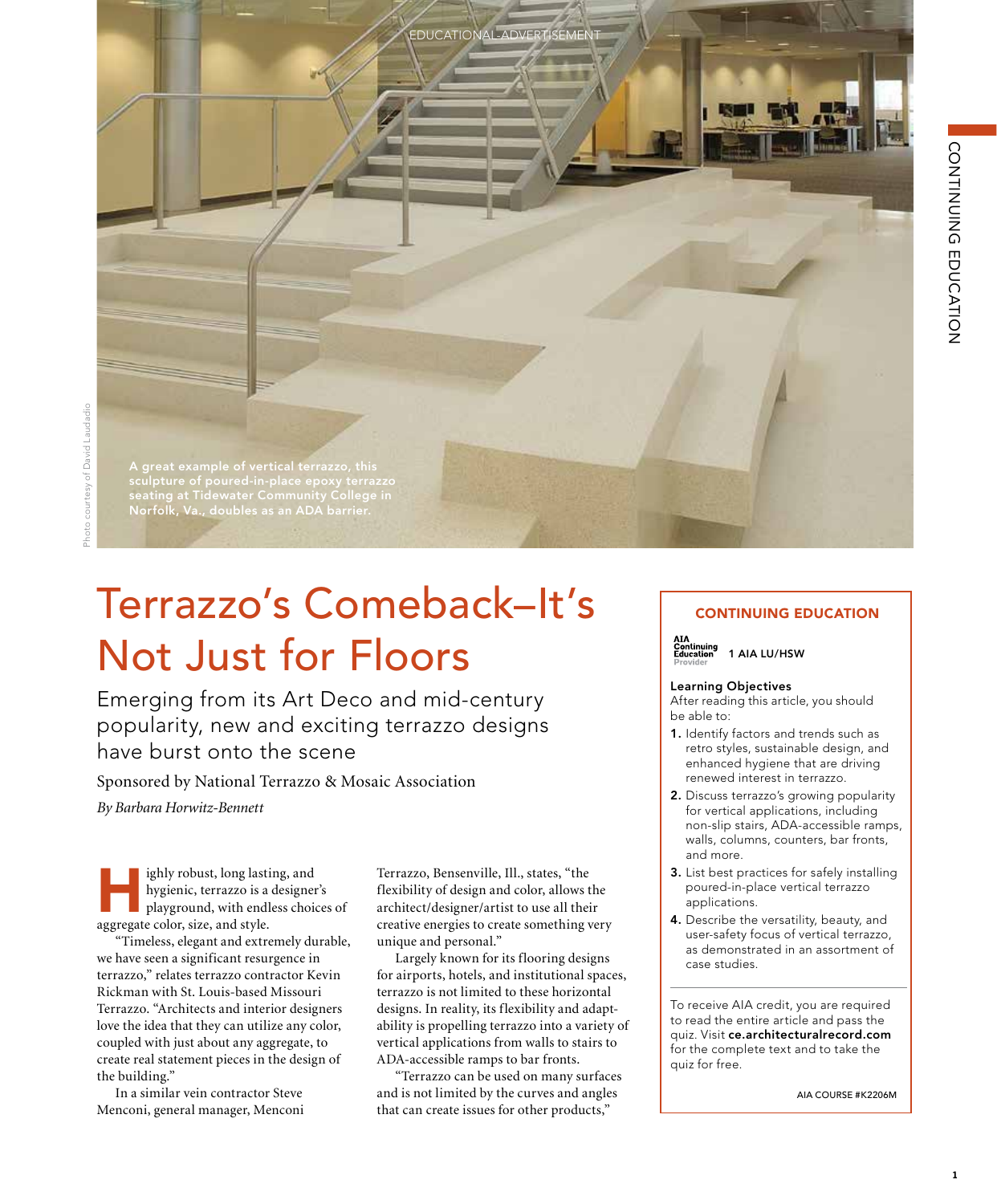CONTINUING EDUCATION ZOI-YUJQI UZIJZI-IZOU relates Jonathan Maraldo, executive vice president, Southern Tile & Terrazzo, Houston. "The ability to have a seamless transition from the floor to walls, stairs, plinths, or columns can provide a clean and classic finish."

# SUSTAINABILITY FACTORS DRIVING TERRAZZO TRENDS

The concept of terrazzo dates back to the 15th century when workers discovered that they could reuse scraps of marble leftover from the construction of palazzos and villas and mix the fragments with concrete to create a new material. These workers named the material terrazzo, which means terrace in Italian, as they would use it to build inexpensive terraces for their homes. Terrazzo eventually made its way to the U.S. and became a popular flooring material in the early 20th century. But at some point interest faded, until recently.

Riding the sustainability wave and the opportunity to make what's old new again, terrazzo is making a return. "This eco-minded material falls in line with 'scrap culture' and trends in recent years, which are heavily influenced by regenerative reuse, handcrafting, and meaningful imperfections," states Kelly Eyink, senior interior designer, M+A Architects, Columbus, Ohio. "Highly customized in color, scale and substrate, terrazzo also lends itself to a variety of color palettes. For example, there are a lot of visuals the material can take on, with colors ranging from calming and organic to a playful rainbow effect."

Shannon Seuss, a principal with the Seattle-based MG2 Design also sees this customization trend as driving interest in terrazzo. "Customization is key today, and terrazzo—a composite material of aggregates that includes shells, stone, marble, glass, etc.— provides infinite colorways and design combinations." Terrazzo also fits well with designs trending towards large format, seamless, and monolithic looks.

Acknowledging that the reintroduction of terrazzo in this country has been on a steep trajectory for the last few years, S. Paul Singh, vice president/general manager, North American Terrazzo, Seattle, believes the pandemic sped up this resurgence thanks to its antimicrobial qualities of resins and epoxies. As a nonporous, easy-tomaintain material, terrazzo is one of a few surfaces that does not promote microbial growth, which is particularly important in a post-pandemic society.



Whether epoxy, cement, or pan-filled, terrazzo stairs are a highly durable, long-lasting material offering great aesthetics.

For any sloped surface, a non-skid can be added to the sealer or non-skid strips can be applied to significantly reduce the risk of falls. The latter involves putting a groove into the terrazzo with a resin, typically aluminum oxide. With a ramp, for example, the general contractor builds the ramp and then the terrazzo contractor will install a terrazzo veneer as the top layer. Then the non-skid is either added into the sealer or as strips.

The epoxy in the terrazzo doesn't support the growth of mold or mildew and as a polished, smooth surface, it's very easy to clean. And unlike other materials such as carpeting, terrazzo can last 50 to 75 years or more and it can be recycled, so it does not take up space in landfills.

As a very current and on-trend material, Eyink further describes terrazzo as having a sense of permanence and timelessness. As society transitions from a throw-away culture to one that conserves resources, Debra Babcock, a project manager and director of interiors with Chesney Morales Partners in San Antonio, sees terrazzo as a great fit. Design-wise, "the beauty of terrazzo is that it is at home in a wide range of applications from a classic to an ultra-contemporary interior. Also, through the use of water-jet cutting, intricate custom designs and logos can be created."

## BREAKING IT DOWN

Terrazzo is made up of 70% crushed aggregate or chips in a wide range of colors and sizes. For example, traditional terrazzo aggregate sizes vary from 1/8 inch to 3/8 inch in diameter. There is also micro terrazzo with very fine aggregate that is just 1/16 inch in diameter. If the terrazzo application calls for strips, designers most commonly select from aluminum, zinc, brass, or plastic.

On the other end of the spectrum, Venetian terrazzo uses larger aggregate sizes, between 5/8 inch and 7/8-inch diameter. Venetian is considered premium terrazzo and must be poured at 5/8 inch or more to accommodate the larger stone, explains Brad Hedges, an Alpharetta, Ga.-based architectural consultant with expertise in terrazzo. Craftsmen will either add all the aggregate to the binder (cement or epoxy), or mix partial amounts of aggregate with the binder and sprinkle in the rest. The mix is applied to the floor, allowed to cure, and is then ground and polished.

Another style is Palladiana terrazzo, which uses fractured pieces of natural stone. Also considered premium terrazzo on account of the extra labor involved in setting the stones, designs can be varied and spaced based upon the architect's preference. Palladiana is actually terrazzo in its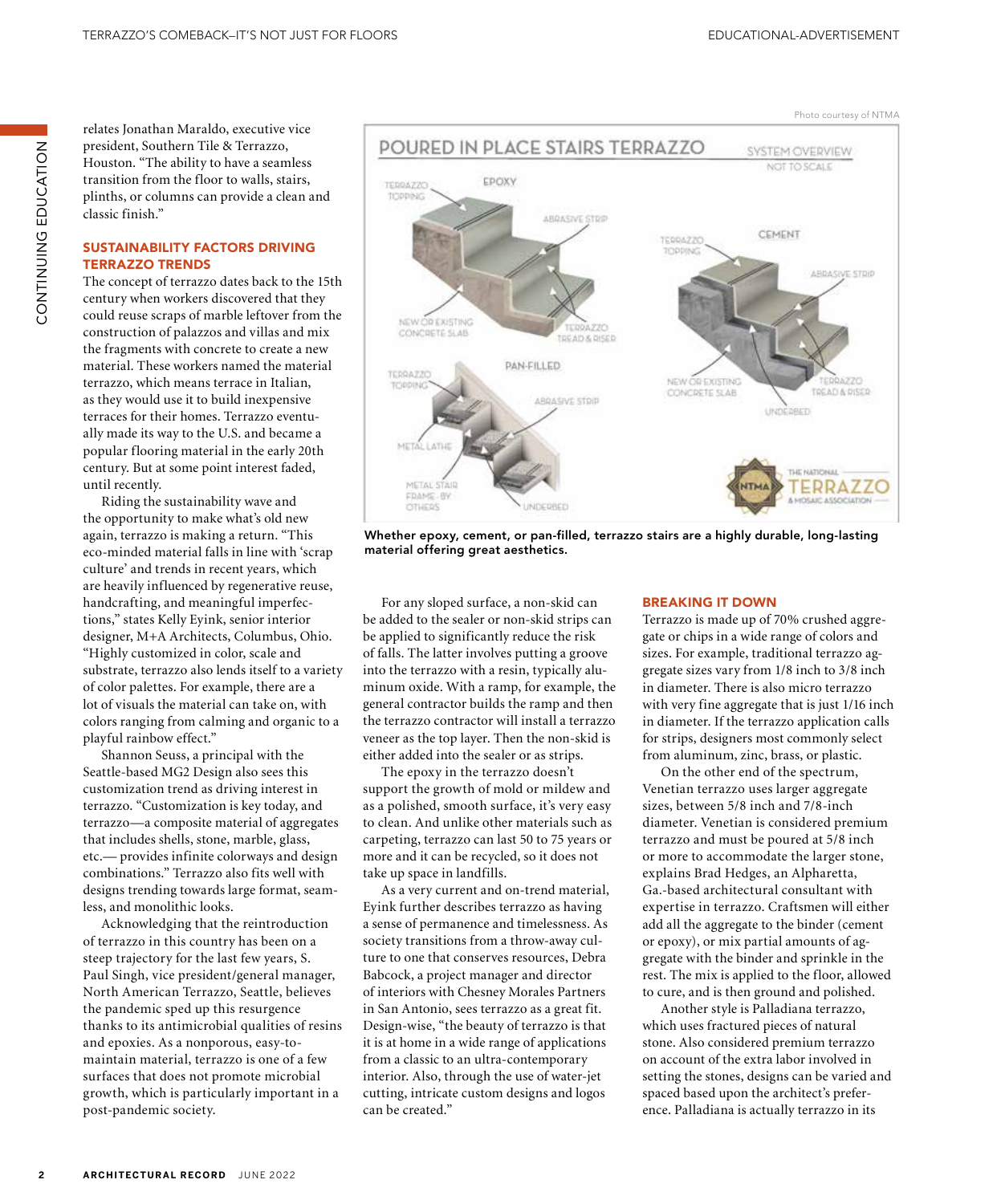CONTINUING EDUCATION CONTINUING EDUCATION

original form, involving palazzo construction workers collecting the marble leftover to create terraces for themselves.

 Created with stone, ranging from 2 to 12 inches, workers "butter" the back side of the pieces and place them onto the concrete. Or in some cases, they are adhered to a piece of fiber mesh and then placed inside the mix in the pattern created by the artist, architect, or building owner. Ideally, the pattern has already been vetted in a pre-job mock-up before it is created onsite. These designs can be random or uniform, and can incorporate various shapes of aggregate. Though Palladiana was not in common use for some time, within the past few years it has made a comeback and is now showing up in retail, lobbies, and plazas.

Another terrazzo style is rustic, also called exposed aggregate terrazzo. Instead of polishing, the excess cement is washed off and the aggregate is exposed. This creates a textured surface and therefore provides more slip resistance.

As noted, the binder, or resin, can be either cement or epoxy. Resins are typically devoid of VOCs and are often GREENGUARD certified. They offer exceptional compressive, tensile, and flexural strength. If epoxy resin is used, this also contains recycled materials. Aesthetically, "the resin sets the tone for the color of the sample and can be matched to any paint or Pantone color," explains Hedges.

In considering cement vs. epoxy, the latter is thinner, lighter weight, uses fewer strips, offers better crack and chemical resistance, and more colors. It offers a lower labor cost, but the material is more expensive than cement. At the same time, cement, particularly sand cushion, requires a greater level of craftsmanship. If the application has a known moisture issue, cement is preferred since the material breathes. In its simplest monolithic form, cement terrazzo is a mixture of portland cement and marble chips, poured into place, ground, polished, and sealed.

To create sand-cushion cement, a thin layer of sand is poured and then a piece of plastic sheet is inserted to prevent the material from bonding to the structural concrete. To keep this in place, a 2½-inch minimum of sand and cement is then poured. Divider strips on a grid pattern are inserted, minimally 4 x 4 inches, and then  $\frac{1}{2}$  inches of marble and cement tops it off.

With a typical weight of 25 to 30 pounds per square foot, it's the best choice for flattening a slab. Its main application is



At the Pasadena Humane Society, terrazzo flooring seamlessly extends to the wall base.

slab- on-grade due to its weight. Found in building lobbies and many schools, sandcushion cement terrazzo is also used in airports.

While sand cushion cement is terrazzo at its best, not all contractors offer it. The benefits of epoxy end up making it the preferred choice in most terrazzo installations today. Because of epoxy's unlimited design capabilities, it is the standard for terrazzo art-in-public-places installations.

# VERTICAL TERRAZZO APPLICATIONS

While terrazzo's traditional application has largely been flooring, in reality, the material's versatility and advances in technology has helped enable it to break out into a number of vertical applications, including stairs and curbs, walls and columns, ramps, counters and bar fronts, seating and planters.

"We have seen a rise in vertical applications," observes Rickman. "We think this is driven by the knowledge that architects and designers can match their floor colors on vertical surfaces to create a continuous flow for projects." Similarly, Menconi states, "In the past few years, we have seen more vertical, wall base and countertops. The ability to provide a seamless surface is quite appealing. We have installed floor, wall, and vanity tops on a few projects and it looks great."

Because terrazzo can be designed to fit any dimension, it is well suited for matching horizontal and vertical designs that incorporate symmetry, such as wrapping around ramps, curbs, and stairs. Vertical applications, in particular, are popular with schools, higher education, hospitals, and municipal or public work buildings. With enhanced accessibility requirements for additions like ramps, terrazzo is a nice design option. In addition, these facility types tend to make longer term investments, and terrazzo offers long-term durability and the ability to withstand heavy traffic.

Stair treads in particular must withstand the constant pressure of foot traffic. As opposed to hardwood, vinyl, or carpet, terrazzo stair treads are not easily scuffed or scratched. Suitable for all types of staircase systems—including self-supporting stairs, wedge-shaped stairs, treads, and risers—terrazzo stairs are popular with shopping malls, hospitals, and multifamily buildings.

The same applies for seating and planters in these facility types. "The durable nature of terrazzo allows for an easy transition to exterior planters, seating, or water features in exterior public spaces and hotels," says Ebner. For interior spaces, popular applications for walls, columns, and elevators include hotels, office buildings, retail, stadiums, and arenas as well as schools and hospitals. Particularly with hotels and upscale corporate and retail, vertical terrazzo helps create the sense of grandeur often associated with these spaces. "With the rise of terrazzo floors in lobby applications, the floor translates directly into the elevator cab floors, creating a seamless transition between spaces," she adds.

Ebner likes to design terrazzo for bathroom walls as a durable alterative to tile or natural stone. Because the binder is impervious, hygiene is enhanced in bathroom environments. In addition, the seamless

Photo courtesy of Corradini Corp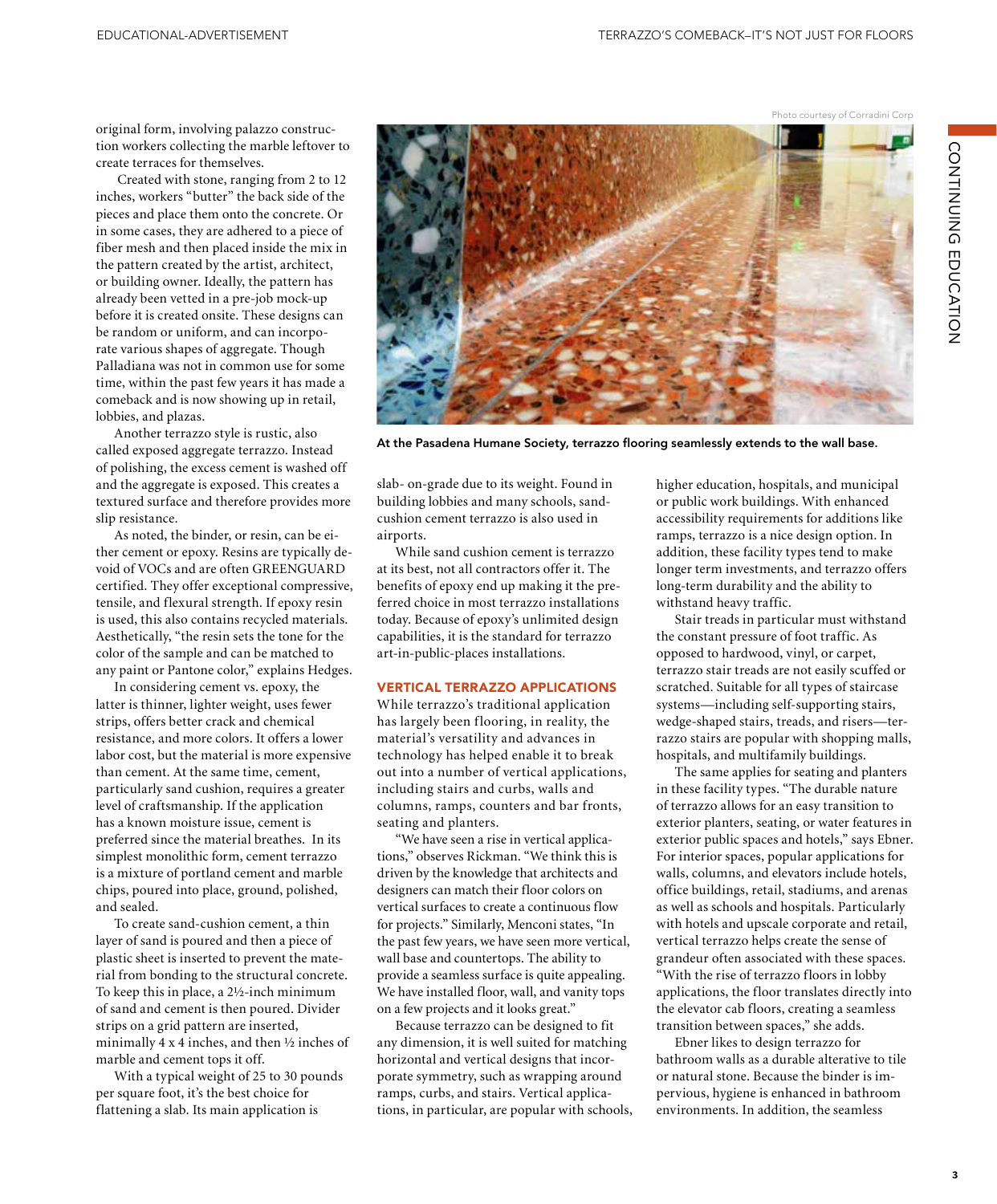Photo courtesy of Grazzini Brothers and Company



Special attention was paid to create the impression of water cascading down the poured-inplace stairs at Minnesota's Duluth Entertainment and Convention Center.

#### Photos courtesy of MG2 Design

# DISCOVERING A TERRAZZO TREASURE



Renovating the historic Fairmont Olympic Hotel in Seattle, the contractors were surprised to discover the hotel's original terrazzo floors handlaid by artisans in 1924. The flooring and staircases were preserved and restored.

Brought in to renovate the historic Fairmont Olympic Hotel in Seattle, the contractors working with MG2 Design pulled up the carpeting on the main staircase and landings and were surprised to discover the hotel's original terrazzo floors that had been handlaid by artisans in 1924. "Replacement carpeting had already been ordered, but the unearthed terrazzo floors were too beautiful to cover up," relates Shannon Seuss, principal, MG2 Design, Seattle. So instead, MG2 reached out to North American Terrazzo as they had experience with historic terrazzo restorations in the Pacific Northwest.

"We went in and removed the carpet adhesive and any residual fillers. The original terrazzo was then ground down using diamond grinders, followed by repairs and replacement to create the original look," explains S. Paul Singh, vice president/general manager, North American Terrazzo, Seattle. "We had to match the original colors as best as we could, so aggregates were procured from Italy and domestic sources to make the floors look original." Finally, a full grout coat was added prior to polishing and sealing to lend a historic-looking patina.

"The hotel's terrazzo staircase is as beautiful today as it was almost 100 years ago," reports Seuss. While the work was painstaking, the terrazzo contractor was excited about the opportunity to capture the essence of the original craftsmanship.

application means there are no grout joints to keep clean. The seamless, monolithic blending of poured-in-place floor and wall application is also a popular strategy for bathroom designs.

As for counters, bars, and bar fronts, they're trending in multifamily clubhouse spaces, restaurants, and hotels. "Terrazzo counters and bars are a great way to incorporate the material in a very intimate way because these spaces are focused on creating great experiences that impress," reports Eyink. With tenant amenity spaces, owners are looking for durable, high-end materials and terrazzo fits the bill. Style-wise, Ebner likes to combine metal, wood, and terrazzo on bar tops and kitchen counters to create a warm hospitality vibe.

When designing terrazzo for bathrooms, epoxy resins offer better chemical resistance, particularly when combined with porcelain or granite chips. Bathroom applications typically incorporate eco-friendly sealers like polyaspartic or water-based polyurethane. While these sealers are easy to maintain, it's important that building owners/facility managers follow proven maintenance procedures.

## POURED-IN-PLACE VS. PRECAST

Terrazzo is either precast in the factory or poured-in-place on site. Precast is a quicker installation as the panels have already been mixed, ground, and polished, and are all ready to be adhered to the substrate. They can also be cast into molds to create terrazzo designs in just about any shape.

With poured-in-place, all the work is done on site, affording more design flexibility and a seamless look. So while the installation takes longer, the lead time to receive all the materials is shorter than precast. The aggregate terrazzo materials—i.e., marble, granite, recycled glass, porcelain, etc.—are mixed with the resin or cement on site. Craftsmen then hand trowel the terrazzo to the substrate where it is given time to cure. Next, the installer grinds and polishes the material to a seamless finish. The poured-in-place method also allows for thinner terrazzo, as slim as 3/8 inch, which offers the lowest weight per square foot. To determine which method to go with, Maraldo points out that every terrazzo project is different, and the design, schedule, and application need to be evaluated to help identify the best approach.

# BEST PRACTICES FOR INSTALLING VERTICAL TERRAZZO

For vertical applications, they can be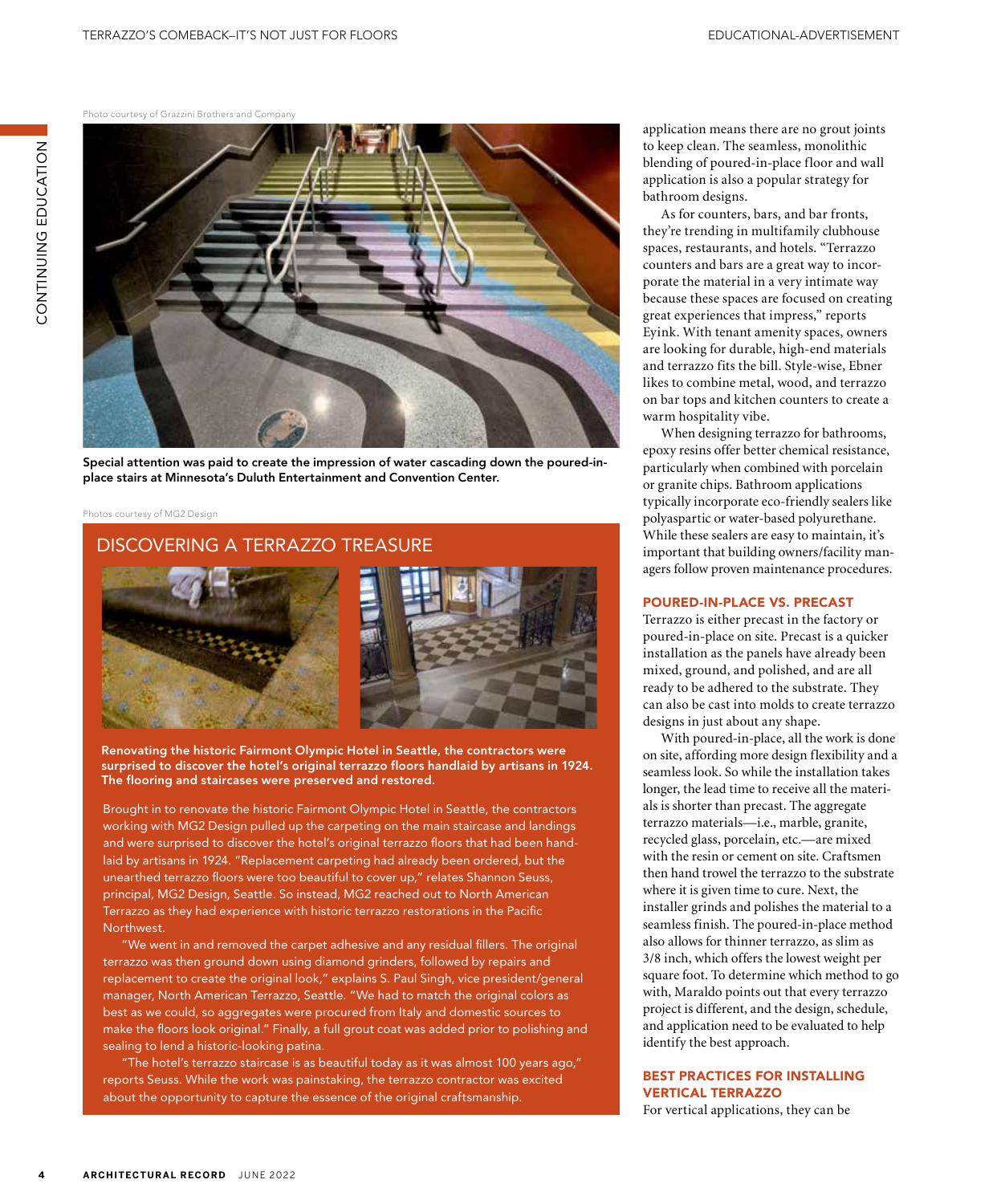CONTINUING EDUCATION CONTINUING EDUCATION

poured-in-place or precast, though there are advantages and disadvantages to each method. "Personally, I prefer poured-in-place for vertical applications," relates Hedges. "The key is to field-measure the concrete or steel structure for the manufacturing of the precast," advises Rickman. "The precast is then installed using a bonding/adhesive material and the joints are then caulked with a predetermined color."

If the project calls for long runs of stairs or complex curves, Hedges recommends poured-in-place. "Poured-in-place allows for custom dimensions and flexibility when dealing with 'out of whack' site dimensions," adds Menconi. Rickman explains that the most important part of the poured-in-place stairs installation is making sure they are installed as flat as possible so that the grinding and polishing are minimal.

If the project only calls for one or two stairs, or a small landing, then precast terrazzo will be the most efficient. Another possibility is a precast radius or a column wrap terrazzo cove base. "Precast terrazzo can be used at existing steel stairs to create a new elevated look without requiring new structure," adds MdeAS Senior Associate Tricia Ebner. For precast stair treads, they can be produced in a maximum length of up to 8 to 9 feet before requiring a seam. Project managers should anticipate lead times of 10 to 12 weeks.

For designs with a terrazzo plinth or seating around the bottom of the stair, these can be either precast or poured-in-place. If there are other poured-in-place terrazzo applications for the project, then the latter is likely the way to go. Otherwise, precast will likely make more sense.

For terrazzo column installations, contractors use both poured-in-place and precast methods. "Poured-in-place is installed on a radius, using divider strips for the top edge, a base bead, and a strip to separate it from the floor pour – a toe strip," explains Rickman. With precast, it's important to take careful field measurements to accurately determine the diameter of the columns. They typically range between 4 and 12 inches in height and are manufactured in two, three, or four sections, depending on the size. "After installing, the joints will be grouted or caulked to fill in the voids in the pieces as well as along the floor and top edge of the sections," says Rickman.

With a terrazzo wall design, precast is easier and cost effective, but poured-inplace is also an option. "Terrazzo's precast EMANC PATON PARTIES

White and gray precast epoxy terrazzo was designed for the desks, walls, base, and donor wall at Emancipation Park Community Center in Houston.

application creates the opportunity for monolithic wall sources – as if carved out of giant block – it is powerful and bold," observes Dan Shannon, partner, MdeAS Architects, New York City. With pouredin-place, the wall surface is first prepped, a prime coat is mixed, and then a thick mixture of cement (or epoxy) and aggregates are troweled on the wall. Then every inch is ground four to five times. According to Rickman, other vertical surfaces, such as wainscoting or planters, can also be clad with precast terrazzo, which is usually made at a ½-inch thickness.

When selecting a terrazzo system for an elevator design, Hedges advises against cement terrazzo as it's not suited to handle the stresses of the elevator cab movement. "Epoxy terrazzo is the correct system because the epoxy binder provides excellent physical properties, particularly a very high flexural strength which allows the terrazzo system to flex and accommodate the loading of the elevator cab," he explains.

If poured-in-place is selected, this offers the most design flexibility, the ability to accommodate larger elevator cab sizes, and offers the lowest weight per square foot as the panels are at just 3/8 inch. Precast offers the advantage of a quicker installation, but weighs a bit more, with a typical ½-inch thickness plus 1/8 inch of setting material.

If a project calls for terrazzo ramps, poured-in-place is the preferred method, but precast can be used as well. Regarding the former, Ebner recommends epoxy. "The epoxy system allows for long uninterrupted



Venetian aggregate and a handcrafted, heavy-top divider strip create a clean, classic aesthetic for the floors, ramps, and stairs in the basement level of Houston's Bank of America.

Photos courtesy of Mark Dean Photography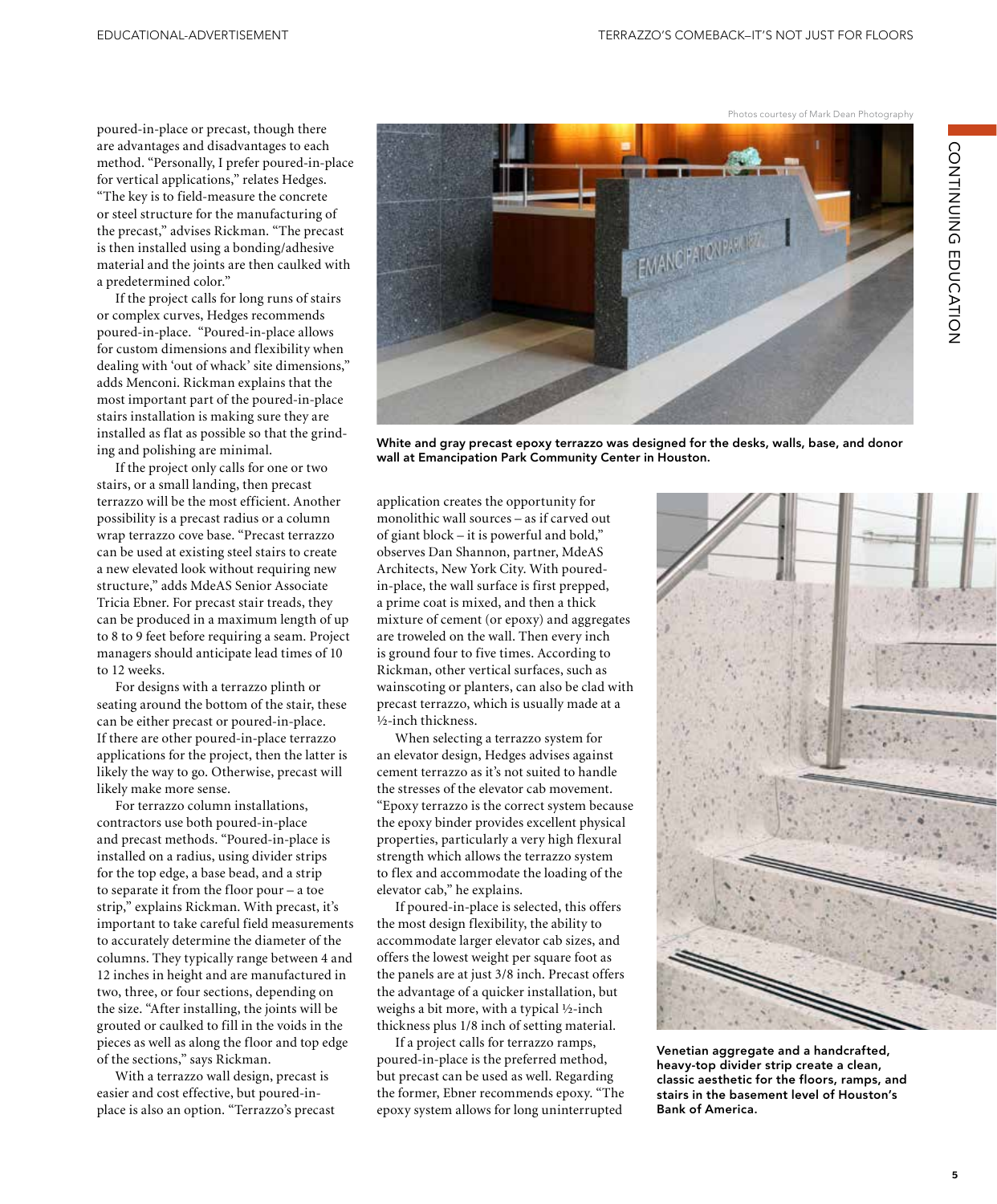Photo courtesy of Jaime Leigh Sonnier-Casa de Camera

ZOI-YUJQI UZIJZI-IZOU

CONTINUING EDUCATION



At Houston's Museum of Fine Arts, terrazzo is significantly featured in flooring, staircases, raised seating, coves, and a plinth.



At the Denver Art Museum, an upgrade and expansion of the Martin Building incorporated a spilling terrazzo staircase modeled after the famous Italian architect Gio Ponti's original poured-in-place cement terrazzo staircases in the building.

spans allowing for a level uniform ramped surface. This is an ideal solution for commercial lobbies where a consistent floor finish is required to negotiate floor level transitions."

Sharing a best practice for these applications, Rickman relates, "We usually use a laser to shoot a line on the sides to make sure the finished terrazzo follows all the ADA requirements in the amount of slope allowed. If needed, non-slip tape or an epoxy with nonslip additive may be used to avoid any chance of slipping," explains Rickman. Whether precast or poured-in-place for any of these applications, Maraldo explains that the best way

to maintain quality and craftsmanship is by working with an experienced NTMA contractor who can help the design team navigate the details and intricacies of their project.

## VERTICAL TERRAZZO CASE STUDIES

A number of noteworthy projects do a great job of demonstrating the versatility and beauty of vertical terrazzo applications. For the renovation and expansion of the Emancipation Park Community Center in Houston, Perkins+Will was looking for a stylish yet easy-to-clean material capable of withstanding the foot traffic in this public space.

Offering a seamless transition from the flooring, precast epoxy terrazzo was designed for the desks, walls, base, and donor wall. Matching the colored strips of the floor, the terrazzo was created in white, medium gray, and dark gray. The terrazzo slab pieces were originally cast as 5-by-8-foot panels and then cut to the required sizes, relates Maraldo. "The biggest challenge that we faced creating the precast panels was maintaining the flatness of the pieces. Consistency was necessary because the panels were then spread around the building in various applications. Variation in the different sizes and colors would have resulted in lippage at the edges during installation," he explains. In all, the project called for 1,500 square feet of precast terrazzo in various sizes, connected with terrazzo strips and hand-ground for a seamless appearance.

For another project, traditional sandcushion cement terrazzo was installed on the floors, ramps, and stairs in the basement level of Houston's 35-story Bank of America. The Understory—a 35,000-square-foot hub houses a market, bar, restaurant, and tunnels connecting to the buildings across the street.

The monolithic Venetian terrazzo serves as the focal point of all interior finishes, and was selected as the common denominator to coordinate the aesthetic of this classically simple, multi-use space. The larger Venetian aggregate and handcrafted, heavy-top divider strip beautifully complement the scale and elegance of the site. The aggregates and divider strips were poured-in-place and required a high level or craftsmanship to install the tread and risers, and grind the large chips on the edge of the ramps to achieve the perfect flatness of vertical surfaces and consistent aggregate density on all surfaces.

"With the larger aggregate, the terrazzo had to be poured thicker than usual, and there was difficulty working the large aggregate into the mix at the stairs and ramp. The installation and grinding were both more tedious than with epoxy terrazzo," reports Maraldo. In order to maintain a high chip density and consistency, the crew tried to incorporate as much aggregate into the mix as possible, while seeding any areas that appeared to lack the required density. To match the ramp and its wall with the floor, this involved constantly checking to ensure that the proper tolerances were being maintained. The Bank of America Tower also bears the distinction of being the first LEED v4 Platinum Core & Shell certified project in the U.S.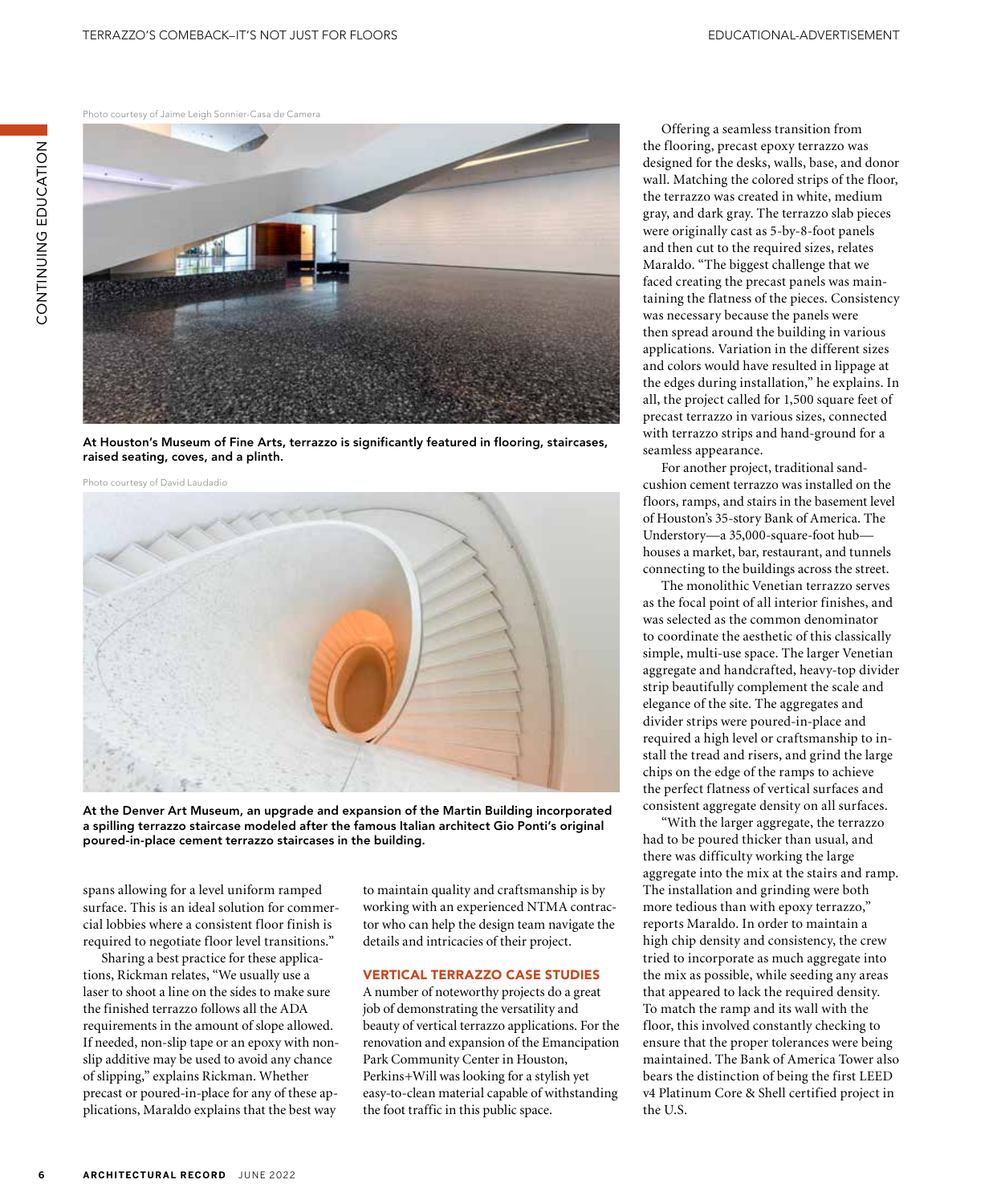Another Houston project earned the 2022 Job of the Year award from the National Terrazzo & Mosaic Association – the city's Museum of Fine Arts, featuring extensive sand-cushion Venetian terrazzo flooring, staircases, raised seating, coves, and a plinth. Paying homage to the still beautiful and functioning green terrazzo floor installed by the contractor's grandfather some 65 years ago, the project incorporates a transitional lobby space replicating the original terrazzo.

In the Kinder Building, which houses international collections of modern and contemporary art, more than 48,000 square feet of sand-cushion Venetian terrazzo with larger (sizes 4-7) chips were installed.

Complementing the gallery's stairways and glass, Steven Holl Architects specified a blue-gray color for the terrazzo. Since a level, flat floor was critical for the art display, and to accommodate air vents located on the floor flush with the terrazzo, a high level of craftsmanship was required. All the zinc divider strips were formed by hand onsite and the craftsman delivered consistent color throughout all the spaces.

From the museum's lower level, a cementitious terrazzo raised seating platform anchors the 61 steps leading to the intermediate level and the main floor with a rear cove, requiring precise installation. The staircase's three landings were poured in place. The coved base was precast, installed with a zinc toe strip, and polished top with a 1/8-inch bevel. The next poured-in-place suspended staircase was designed with 41 steps of varying lengths and widths, set on a plinth, and serves as an

Photo courtesy of Viken Djaferian; FotoGrafix



A patterned epoxy terrazzo floor with short walls, 20-foot-long tread and risers, and a handicapped-accessible ramp lend durability and aesthetics to Eureka High School's new STEM addition in Eureka, Mo.



Three new bridges at Chicago's Midway International Airport feature expanses of terrazzo flooring, columns, and cove bases.

architectural element for the space.

A tunnel connecting the Kinder Building to another part of the complex incorporates 4,000 square feet of white sand-cushion terrazzo where smaller size-1 and size-2 chips were installed.

Terrazzo also played a key role in the expansion and upgrade of the Denver Art Museum, most notably the creation of a seamless, elliptical staircase. In celebrating the 50th anniversary of the museum's Martin Building, Fentress Architects modeled the new staircase after famous Italian architect Gio Ponti's original poured-in-place cement terrazzo staircases. Now functioning as the

visual and logistical center of the complex, the epoxy thin-set terrazzo was designed as a two-story central spiraling balustrade which unfurls like a ribbon. Appearing as a monolithic whole, the treads and risers are precast terrazzo; the landings are pouredin-place to eliminate joints; and the guard walls are poured-in-place, hand-ground, and polished. During construction, terrazzo artisans mocked up the section of the stair with the tightest curve to demonstrate the handwork and allow for refinements to the design. Each precast tread was templated prior to the installation of the walls, and the guardrails were installed to align perfectly with a 2-inch stainless-steel reveal.

The original 50-year-old staircases in the Martin Building were also fully restored through regrinding, grouting, patching, and polishing to like-new condition. In addition, terrazzo was installed in each of the building's seven lobby floors, and numerous terrazzo window sills were created along with a top-set base.

Another heavily trafficked area benefitting from terrazzo's durability is Chicago's Midway International Airport, which recently added three new bridges. Architect Muller & Muller specified 95,000 square feet of terrazzo flooring and 20 4-foot-tall, wrapped columns, with an integrated cover base perfectly clad to the wood and steel structures.

"Terrazzo column bases meet a high design standard while still being a cost-effective solution for high-trafficked areas, specifically in an airport where column bases in queuing areas are continuously subject to abuse from

Photo courtesy of FotoGrafix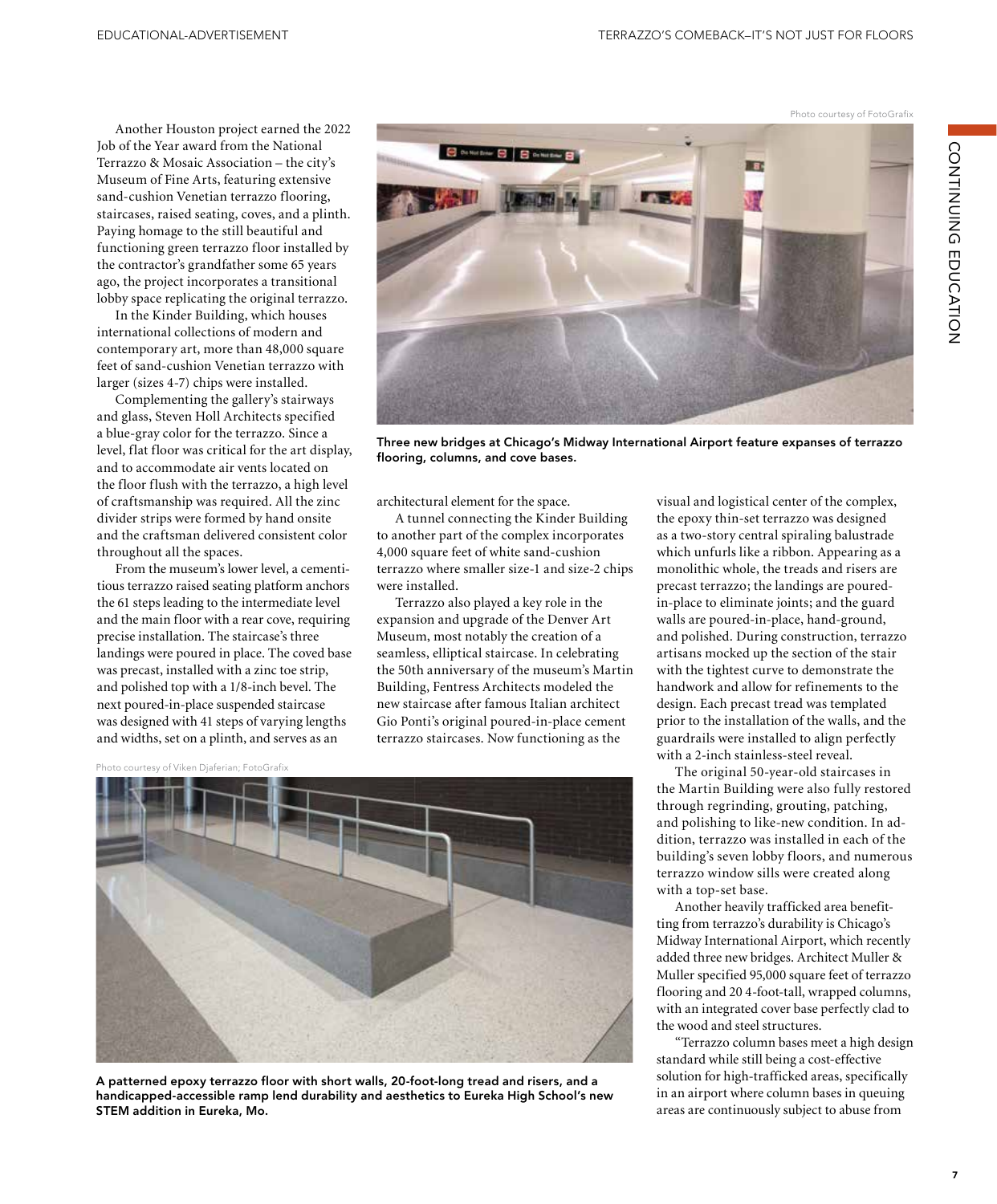Photo courtesy of FotoGrafix



At Ladue Horton Watkins High School in Ladue. Mo., amphitheater-style seating with benches of poured-in-place terrazzo, inlaid maple seats, and precast terrazzo steps are featured in a new renovation and expansion.

Photo courtesy of Brycen Fischer



Washington D.C.'s historic Uline Arena is now a restored mixed-use facility featuring a terrazzo floor with an inlaid planter of succulents, moss, river rock, and a grand ficus tree.

luggage, carts, and even vehicles," explains Ed Frankowski, AIA, LEED AP, Muller & Muller, Chicago. Sharing some details on the installation's predominant challenge, Menconi Terrazzo's Menconi says the column was carved out of a random piece of stone, yet his team was tasked with creating a solid stone look. "We also had to create a surface that is flush with the rest of the column, and provide the same dimensions at all areas." The team's hard work paid off, as the polished floors flow seamlessly into the coves at the columns.

# SHOWCASING VERTICAL TERRAZZO IN SCHOOLS

When Eureka High School in Eureka, Mo., added a new STEM addition, the design included a patterned epoxy terrazzo floor with short walls, a 20-foot-long tread and risers, and a handicapped-accessible ramp. The classic terrazzo was crafted in four muted tones with glass and marble aggregate and aluminum divider strips, and showcases the Wildcat mascot in school colors.

Relating how Missouri Terrazzo installed the terrazzo, Rickman explains that the ramp, short walls, tread, and risers where formed with concrete along with the concrete floor pour. "We infilled all the areas with a sand and cement mixture to make sure when the terrazzo was installed it would be perfectly straight and flat." The infill typically ran from 1/16 inch to ¼ inch, depending on the existing concrete, and the terrazzo in these areas was normally 3/8-inch thick. In addition, a cove was installed at the base of the step and riser. "After the terrazzo installation, the crew made sure to grind, grout, polish, and seal the terrazzo while maintaining the flatness of the install. The ramp, stairs, and stringers were also carefully installed and ground to be as flat as possible. The nosings are ground off with a nosing tool to give it a nice round appearance," states Rickman.

Missouri Terrazzo was also involved with the renovation and expansion of Ladue Horton Watkins High School in Ladue. Mo., where the main lobby area is amphitheaterstyle seating with benches of poured-in-place terrazzo, inlaid maple seats, and precast terrazzo steps. Terrazzo, in a four-color design, continues throughout the new addition in the art room, commons area, hallways, and cafeteria with a 4-inch precast wall base. "This was a very interesting project as the bench seating was poured-in-place terrazzo, while the stairs were precast terrazzo," relates Rickman.

Another challenge was making sure the benches and stairs met at the desired height and locations. With the precast terrazzo, caulk joints were needed between the pieces, and the joints had to be mimicked in the poured-in-place style to make sure the design met the architect's requirements for aesthetics. "The most common thickness of the epoxy terrazzo is 3/8 inch, but as a result, the bench seating was left with a 2-inch gap to meet the existing floor. This area was then infilled with an epoxy and sand mixture to make certain that when the terrazzo was installed, it would meet all of the needed heights elevations," explains Rickman.

In addition, wooden seats were placed within the terrazzo. "Wood grounds were used to mimic the wood seats so the terrazzo could be poured, rough ground, grouted, polished, and sealed to the exact height of the wood. Every aspect of the terrazzo had to be perfect to match adjacent design choices," he explains.

# UNIQUE APPLICATIONS

In early 1964, the Beatles performed their first U.S. concert at the iconic Uline Arena, also known as the Washington Coliseum in Washington, D.C. Unfortunately, over the years, the historic venue fell into disrepair until Douglas Development brought in Antunovich Associates Architects to help revitalize it. "It was an exciting opportunity for me as a designer," says Kevin Crosby, associate principal at Antunovich. We had "seen this decaying industrial building with its iconic shape for many years, never realizing its full potential, [and were] then given the opportunity to investigate and explore the buildings to revitalize them to what they are today."

Contributing to the NoMa ("north of Massachusetts Avenue") neighborhood restoration near Union Station, the architect was interested in doing something playful and compelling with the lobby. Their concept was to create an inlaid planter, flush with the floor and filled with succulents, moss, river rock, and a grand ficus tree.

Capitalizing on terrazzo's versatility,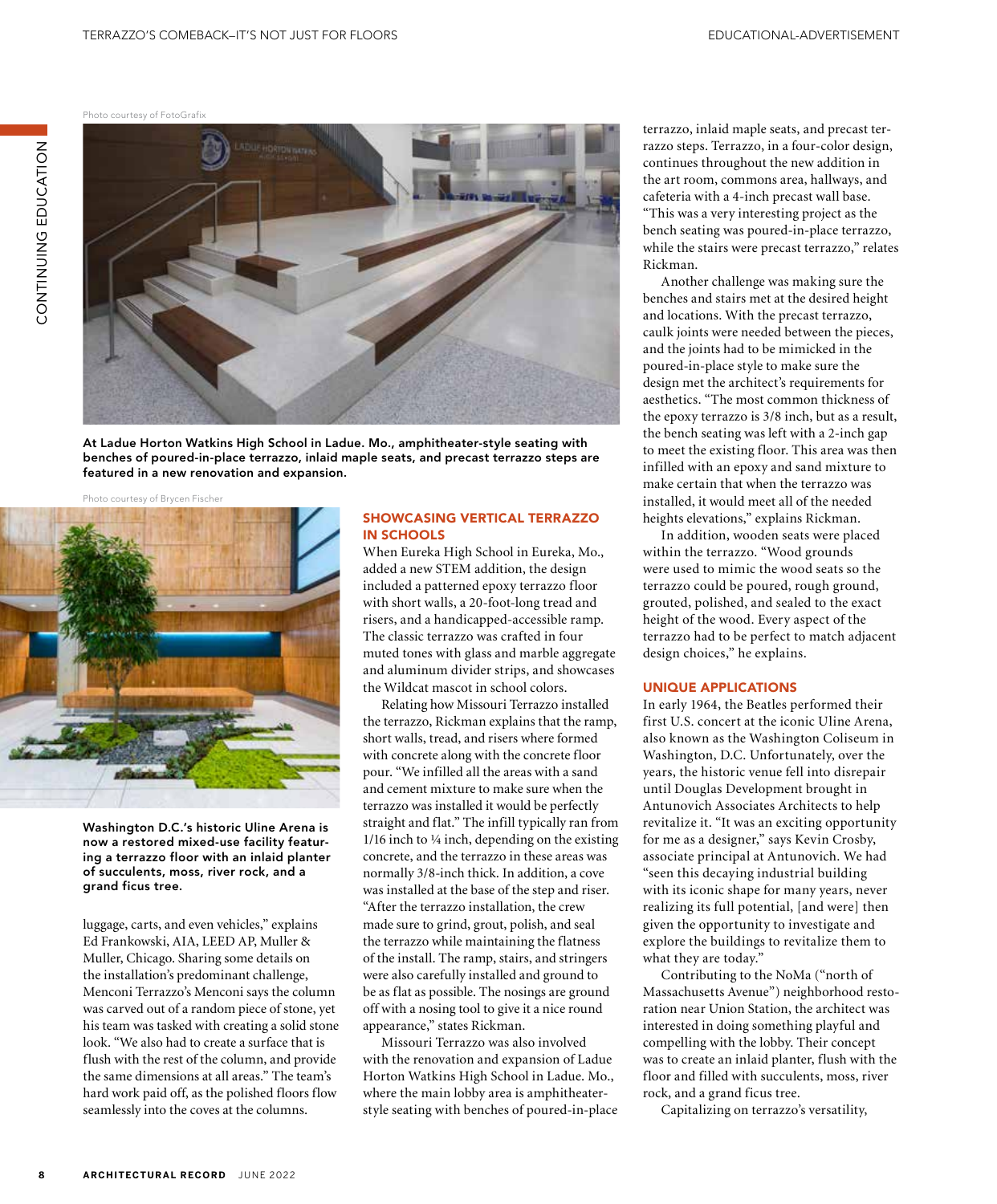Photo courtesy of Blakley Corporation



Ivy Tech Community College's student center in Indianapolis features a century-old, restored terrazzo staircase combined with newly built terrazzo flooring.

particularly as a poured-in-place material, the team was able to create terrazzo shapes that extend into the planting pit in varying lengths and widths. "The great thing is being able to set an intriguing form and fill it in to be seamless," Crosby explains. To make the installation work, careful substrate preparation was essential, particularly at the planter, where scrupulous work was required to make it dimensionally correct, square, and plumb. With a 4-inch sand/epoxy substrate on top of the mason's rough dimensional installation of concrete masonry units, a perimeter was created. The extensions were built up with 3/8-inch epoxy and the exposed perimeter was then finished with a custom 3-inch zinc edging with an integrated L-angle. Due to the size and configuration of the extensions, all surfaces had to be hand-ground and polished to match the rest of the floor.

Antunovich Associates Architects currently houses its offices next to the main lobby and its terrazzo floor with planters. "We are proud to have brought the historic Uline Arena back to life," reports Crosby.

As another visually compelling example of vertical terrazzo adding a sense of beauty and flair, for the Pacific Gate Condominiums in San Diego, Kohn Pedersen Fox Associates specified contoured and flat terrazzo wall panels and a terrazzo floor in the lobby area. Inspired by the curving forms and materials of the local waterfront, large rock, and mother-of-pearl aggregate allude to the sand, sea, and sunlight. In addition, randomly intersecting brass ring inlays decorate the floor and the textured terrazzo fascia panels. One particular challenge was setting the contoured terrazzo fascia panels along a 10-foot-tall curved wall. The precast panels were predrilled and then attached to one side of the plywood substrate. A heat gun was then applied to the panel to bend it to the

wall and then attached to the other side.

In a unique adaptive reuse project, terrazzo from the century-old St. Vincent's Hospital in Indianapolis was restored as Ivy Tech Community College's student center. Blending the old with the new, cementitious terrazzo in both the main entry and a monumental stairway was refurbished and new epoxy terrazzo in complementary colors was installed in the common areas of the building's new sections. While original terrazzo's natural patina and irregularity of colors made color matching quite challenging, the resulting surfaces present a well-earned character in the form of a classic, retro design. "Terrazzo allows for a design of patterns to flow from space to space that you can't do with other materials, and it is a hard surface with a high level of durability," explained project architect

Photo courtesy of Brad Hedges

Kevin Shelley, AIA, LEED AP, principal at Schmidt Associates in Indianapolis. "Your imagination is almost the limit of what you can do with it."

On another adaptive reuse initiative, the beauty of terrazzo is showcased as a paneled bar front and its durability as seamless floorto-ceiling restrooms, Nashville's 81-room boutique Fairlane Hotel is a transformed mid-century bank building. Requiring a high level of craftsmanship to design to vertically install the poured-in-place vertical bar front, the team utilized hand bent divider strips to enhance the retro tones and patterns of the lobby and café. The three-color epoxy terrazzo floor unifies the aesthetic of the lobby, with its brass feature wall and original oak paneling, while adding value as a lowmaintenance, durable floor.

Highlighting one more noteworthy project, at the Statewide Library Archives Museum in Juneau, Alaska, a 10,000-squarefoot, accurately scaled state map in the lobby is made from epoxy terrazzo, and precast terrazzo stairs and landings match the concrete sidewalks outside of the museum. The crafted lobby installation uses three contrasting colors, incorporating 100-percent recycled concrete aggregate. Zinc and brass divider strips form the intricate shoreline and highlight specific features on the map. To support a radiant heat system below the floor, expansion joints were placed in the terrazzo and color-matched so as to not detract from the terrazzo design.



A terrazzo bar front and floor-to-ceiling terrazzo surfaces deliver a beautiful aesthetic for the adaptive reuse of a mid-century bank building into the boutique Fairline Hotel in Nashville.